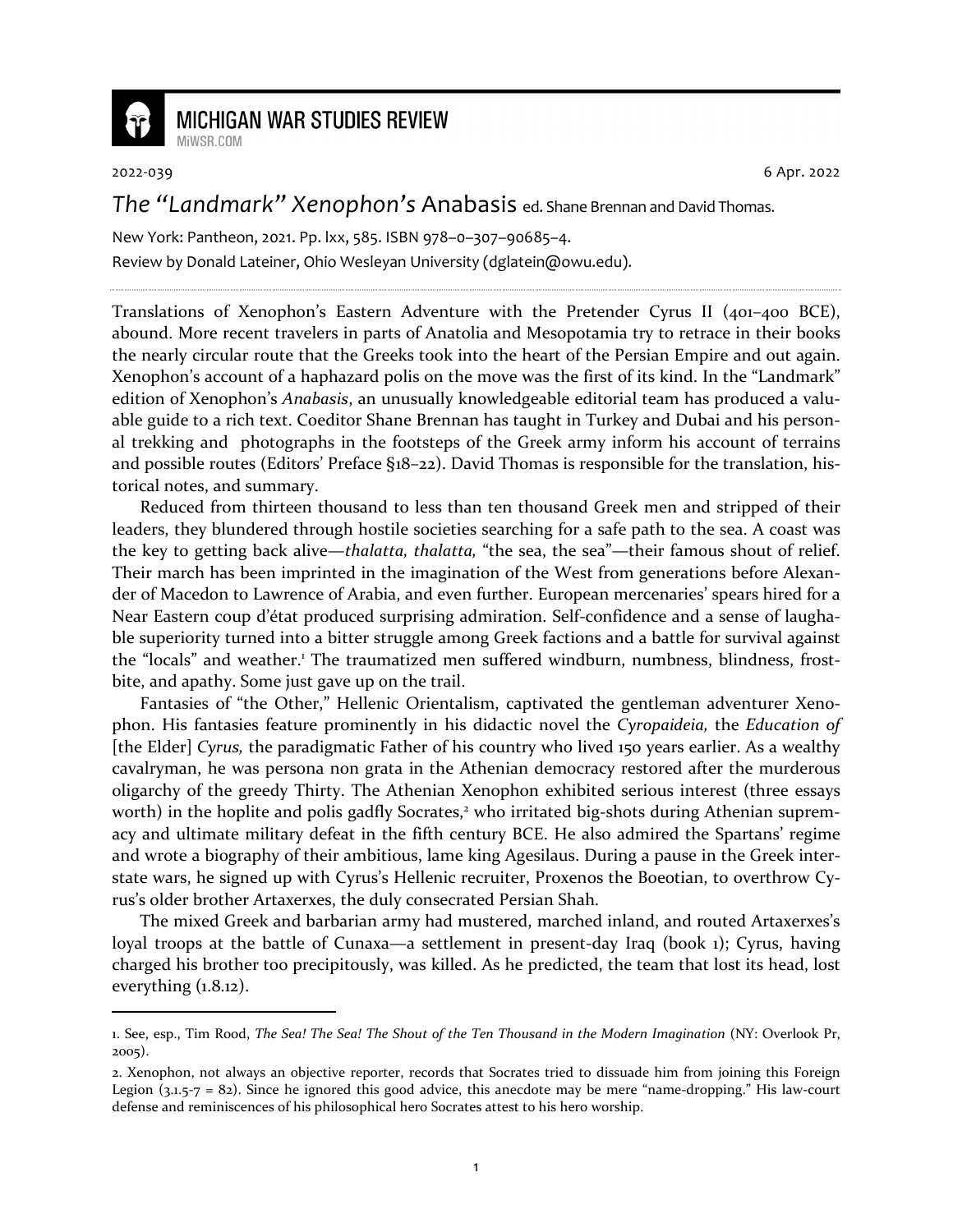The remaining Hellenic unit-leaders of the privately assembled foreign invaders had immediately lost its raison d'être. After agreeing to a parley with the King's commanders, they were seized as bandits and marauders (2.5). After their hollow victory (Jan. 400 BCE), the Greeks lacked a supply chain, cavalry, guides, and ships waiting at the coast; they faced thousands of enemy troops and an unfriendly or indifferent countryside. Klearchos the Spartan took control, but he too was seduced into talks. His positive "obituary" (2.6) is one of many in which Xenophon rates his colleagues for better and worse. Xenophon tells us that he was present in the force but not as an officer or even an ordinary soldier. He became one of the remnant, headless army's commanders by a democratic vote, replacing Proxenos of the arrested generals, soon to be beheaded (3.1).

Xenophon records (in the third person)<sup>3</sup> the Greeks stumbling retreat through Assyria, Armenia (book 4), and Anatolia, north to the Black Sea, where they trudged along its southern coast (books 5–6) to Kotyora—ca. 4000 miles. Their trip likely lasted from spring 401 to spring 399. The anti-climatic seventh and final book records the Greeks's subsequently straighter route to European Byzantium and—unexpectedly—back east to coastal Anatolia to fight for Sparta's military interest. At Pergamum, Xenophon handed over his uncertain command to the authorized Spartan general Thibron. What had begun as a would-be profitable march to gold and glory ended with as a straggling body of exhausted men barely disciplined and repeatedly mutinous—if that word suits unpaid free agents.

Xenophon offers dramatic scenes among many pages of slogging through mud or deserts, up and down mountains. For instance, early on Klearchos faces a mutiny when the soldiers realize they are headed for a war against the King of Persia, not an easy foray against backward Pisidian mountaineers. The men start throwing things at their commander who calls an assembly. In (feigned) tears, the tough Spartan addresses his angry crew (1.3). He pledges loyalty to his Hellenes—not to his Persian commander and paymaster—while secretly messaging Cyrus to hold tight in his nearby tent. He addresses them again, expressing shame and fear, and asks the men what they should do next. He breaks off, and his cronies, as prompted by him, point out the difficulties of turning back. One shill, pretending to be keen on returning home, makes preposterous suggestions for how to do so. Klearchos pledges loyalty to whomever they choose to govern, other than himself. When the political drama is over, one of many moments of duplicity, the men decide to continue with Klearchos and Cyrus—at a higher rate of pay. Leadership lessons seem to require such performance art.

This new, accurate, 200-page translation of a Greek text<sup>4</sup> overshadows its predecessors in its copious ancillary material. Like Xenophon's Greek original it is generally plain in style. The annotated text follows seventy pages of introduction to the author and his agenda, the Athenian and larger Greek context, and the Persian imperial situation. The editors recognize Xenophon's attention to leadership, not only Cyrus's and the original generals' but also his own. Illustrations dot the pages; they range from photographs<sup>5</sup> of vases showing such common practices and equipment as sacrifice and hoplite armor to maps that clarify the discussion of contested portions of the route. The thorough notes rarely leave the uninitiated puzzled, although many will wonder how

<sup>3.</sup> Xenophon's own *Hellenica* (3.1.2) puzzlingly records the author of *Anabasis* to have been Themistogenes the Syracusan, not Xenophon. The anonymous author in this text mentions Xenophon over 230 times.

<sup>4.</sup> For many decades, the *Anabasis* was the basic text for second-year Greek students.

<sup>5.</sup> Esp. welcome are century-old photographs of "landmarks" of Xenophon's journey such as the Cilician gates (fig. 1.2.22) and the Kentrites river (fig. 4.3.1).